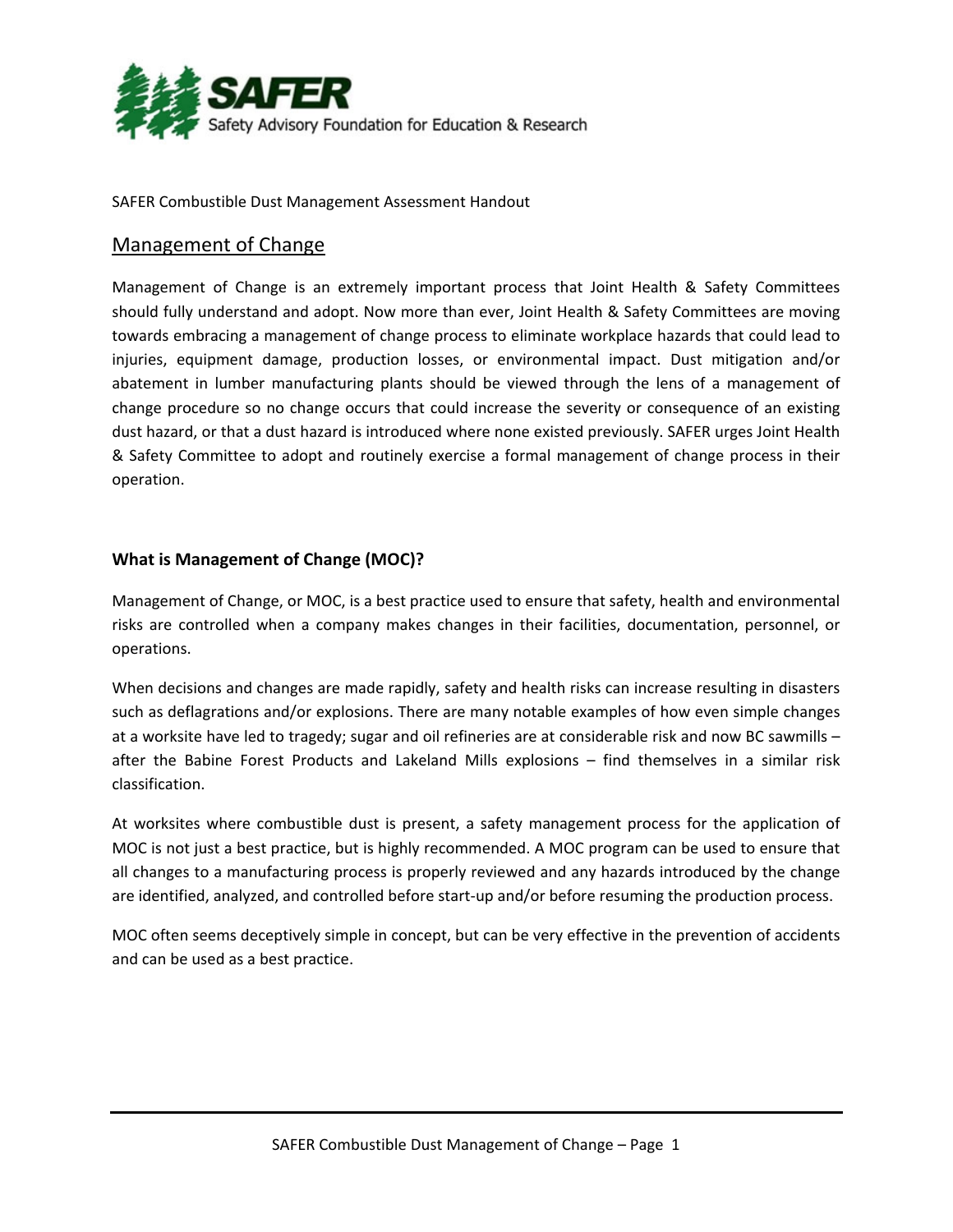# **When is MOC used?**

Generally, a business need or opportunity becomes a project or business solution and requires changes in the workplace that can affect processes, systems, people, or organizational structure. Think about whether implementing this change improves your safety program and makes good business sense.

One obvious benefit MOC provides is avoiding the consequences of unforeseen safety and health hazards through planning and coordinating the implementation of the change. In many high risk operations, particularly oil and gas refining, MOC is required to mitigate safety risks and concerns.

### **What are the benefits of MOC?**

- It minimizes unplanned adverse impacts on system integrity, security, stability, and reliability for the manufacturing process being altered or added.
- It maximizes the productivity and efficiency of staff planning, coordinating, and implementing the changes.
- It provides a stable and safe production environment.
- It ensures the proper level of technical completeness, accuracy of modifications, and testing of systems before implementation.
- It provides an appropriate level of management approval and involvement.

# **How do you effectively design and implement MOC?**

Managing change begins with a discussion of the types of changes being considered that could affect workplace safety and health, including effects that may not be obvious.

Procedures for managing change should be written and regularly reviewed to reduce the risk associated with any changes.

Changes being considered must be thoroughly evaluated for how they affect employee safety and health. Sometimes there is a domino effect, where one change leads to more changes, and you will need to determine if the changes being considered will cause additional changes to operating procedures.

A MOC program must specify what types of changes are to be managed. For example, will the Joint Health & Safety Committee decide that they will apply MOC parameters to physical alterations to equipment only or new operating procedures only – or both. Will the Joint Health & Safety Committee also recommend MOC parameters to examine manning levels and/or training procedures.

A proper MOC system also requires that any change be evaluated before implementation. The level of evaluation can depend on the degree of change and how critical it is to the safety of your operations.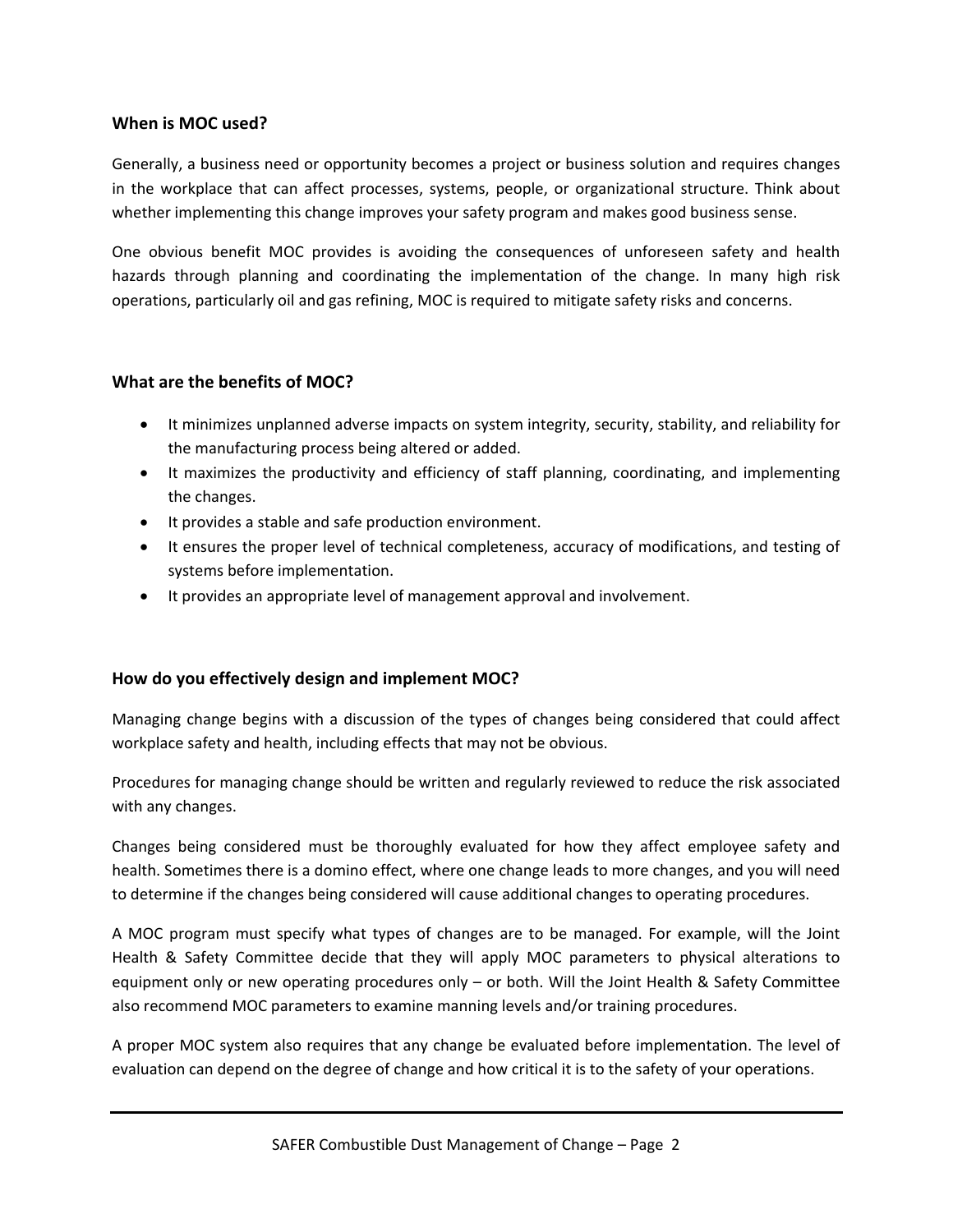Employees, as well as maintenance and contract workers whose work will be affected by the change, must be informed and trained on the new equipment, process or whatever the change includes. This must be done before startup of the process or startup of the affected part of the process.

Managing change also means updating any safety information, operating procedures or practices related to the new procedures. Engaging the Joint Health & Safety Committee in this type of work has proven to be a worthy practice that promotes and strengthens Joint Health & Safety Committee involvement.

# **Elements of an effective MOC Program are:**

- Procedures that consider:
	- o The technical basis for the proposed change.
	- o Impact of the change on employee safety and health.
	- o Modifications to operating procedures.
	- o Time needed for the change.
	- o Authorization required for the proposed change.
- Steps taken to identify hazards before the changes are made.
- Identifying methods to screen and classify changes.
- Identifying the key hazards in changes.
- $\bullet$  Identifying methods for documenting MOC reviews.
- Procedures to make approvals and authorizations workable.
- Plans to inform and train personnel about the changes.
- Methods for updating Process Safety Information, procedures and other Process Safety Management information.
- Steps for effective implementation.
- Procedures for reviewing and revising any existing MOC Program.

# **Best Practices in MOC**

- 1. Compile safety information on the products, equipment, materials or processes that are changing and write policies and procedures to incorporate the new information. Be sure to include information on how to investigate accidents, audit compliance with safety procedures and plan for emergency responses.
- 2. Establish a way to gather employee input on the changes, such as interviews, group discussions or surveys. Incorporate employee comments and suggestions into your draft policy and procedures.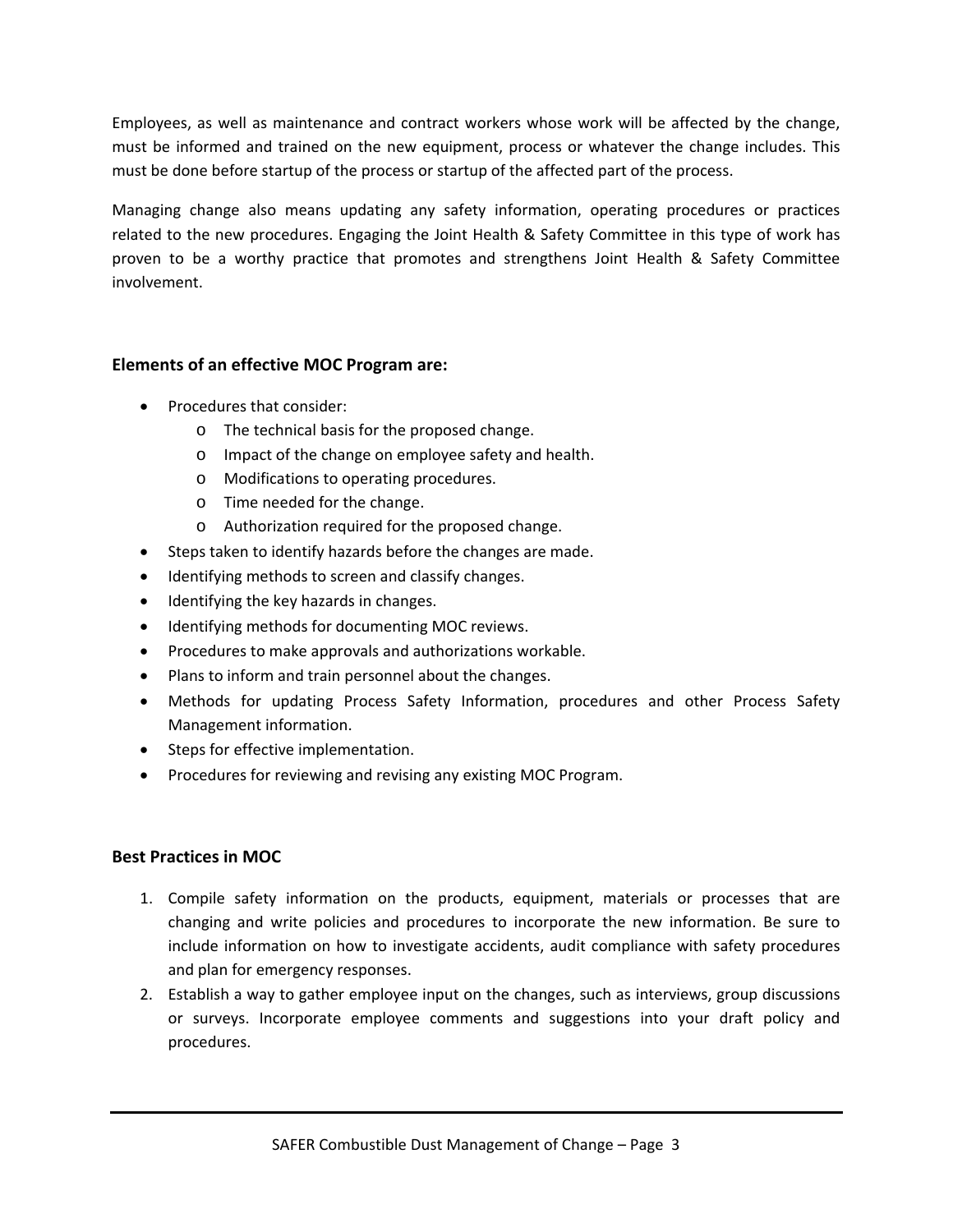- 3. Write instructions for all employees on every process in which changes are involved. The procedures must be clear, include steps for performing every operation, cover safety information, state what to do in the case of an emergency and be readily available to the employees performing the procedures.
- 4. Train employees on the changes. Emphasize any safety and health hazards and what to do in the case of an emergency. The training must take place before an employee is allowed to operate the equipment or perform the job that the changes were related to.
- 5. Establish written procedures for what you will do the next time you have a change in safety management.

# **Flow Chart Process Overview**: (next page)

- 1. Benchmark: Use quantitative measurements to determine current levels.
- 2. Sampling: Using quantitative measurements to determine if the sawdust accumulations are a combustible hazard.
- 3. Evaluation: If the current levels are acceptable based on regulations and/or company standards. May include performing a formal or informal risk assessment.
- 4. Add Control: If current levels are not acceptable introduce a control to establish safe levels. Sample accumulations after controls are introduced to determine if accumulation levels are acceptable.
- 5. Monitor: If levels are safe then monitor accumulations using quantitative measurements to ensure that safe combustible dust accumulation levels are maintained. This becomes your new benchmark level.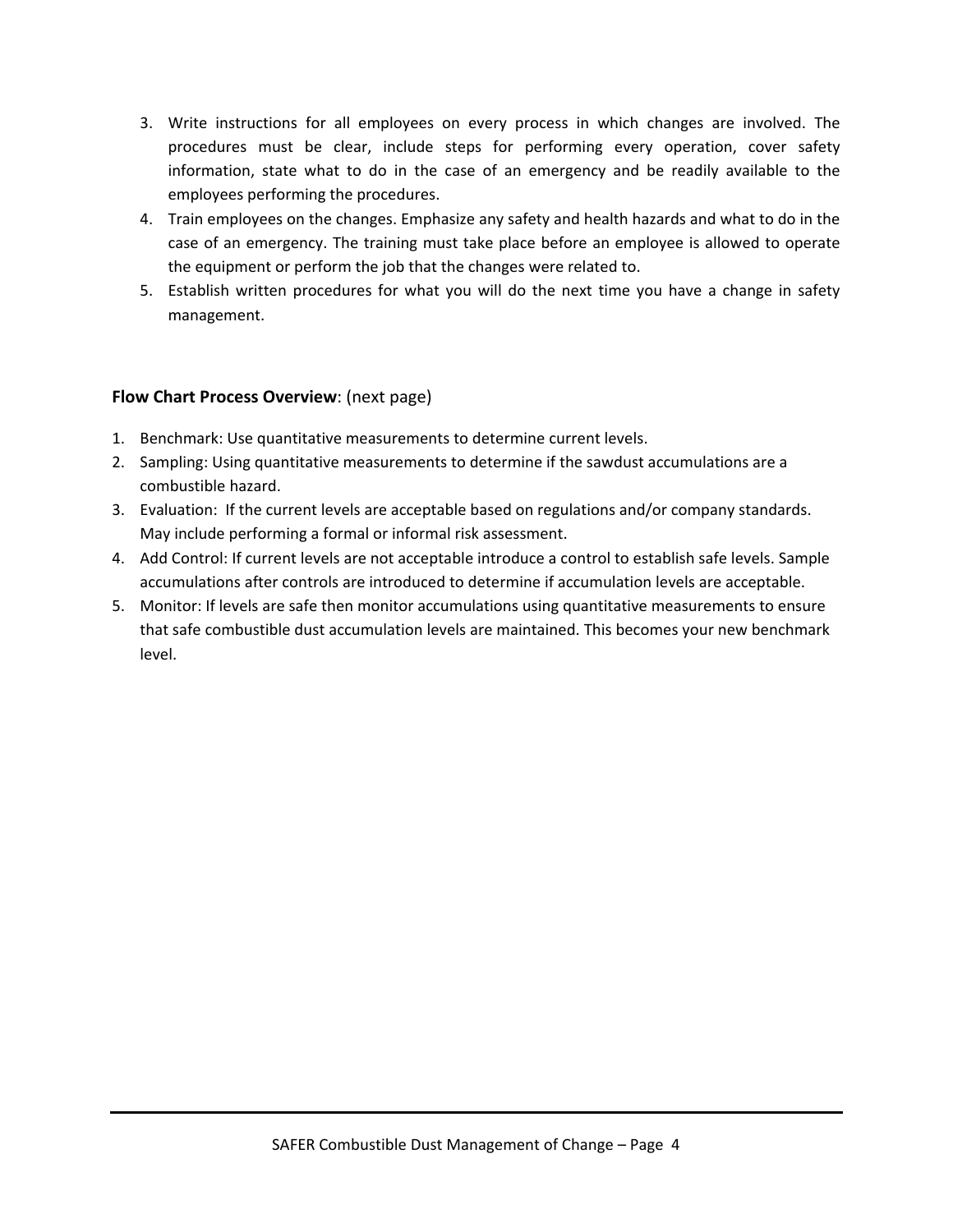# **Combustible Dust Management of Change Flow Chart**

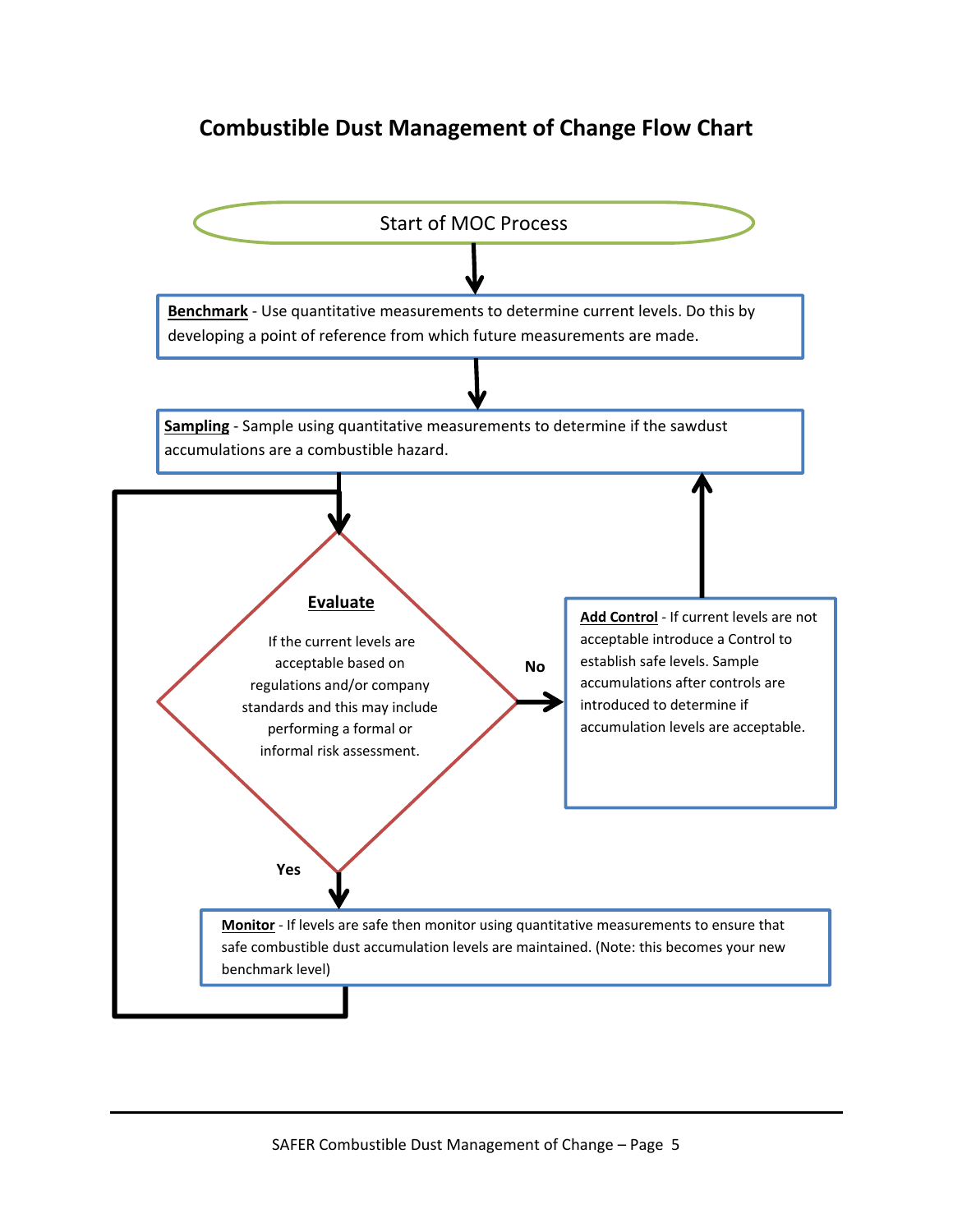# **Definitions**

**Benchmark**: develop a point of reference from which future measurements are made.

- Use quantitative measurements,
- $\bullet$  3<sup>rd</sup> party measurement,
- internal measurements.
- communicate benchmark levels if acceptable
- accumulations identified during the benchmark process will aid in establishing cleanup schedules

**Evaluation**: make judgements about the current accumulations (acceptable or unacceptable).

- Use quantitative measurement,
- Assessment is based on regulatory/company standards,
- use internal or external resources if regulations not understood,
- if accumulations are unacceptable introduce controls,
- Measure effectiveness of controls; if still unacceptable continue to introduce additional controls. Take measurements after each control is introduced to determine if the control was successful.

**Monitor**: observe the accumulations to identify changes over time and/or because of changes to system.

- Use quantitative measurements to help identify when you deviate from acceptable levels,
- Monitoring will also indicate how accurate your measurements are this helps to establish a buffer if required.

**Change**: any trigger that causes the levels to deviate from the benchmarked levels. Change can be process, equipment, speeds, species, personnel, seasons, etc.. Change can be identified either by monitoring or anticipated because of mill cutting schedules.

**Controls**: any new process/equipment that will bring the accumulations back to acceptable levels. Using the hierarchy of control protocols, change can be:

- Elimination *can the problem be eliminated?*
- Substitution *– can the problem be eliminated by substituting any part of the process or resource?*
- Engineering *can an engineering control reduce or eliminate the problem by using misting, foggers, and/or passive controls?*
- Administrative *can the problem be controlled with a change to process for instance such as cleanup schedules?*
- Personal Protective Equipment *used as a last resort*.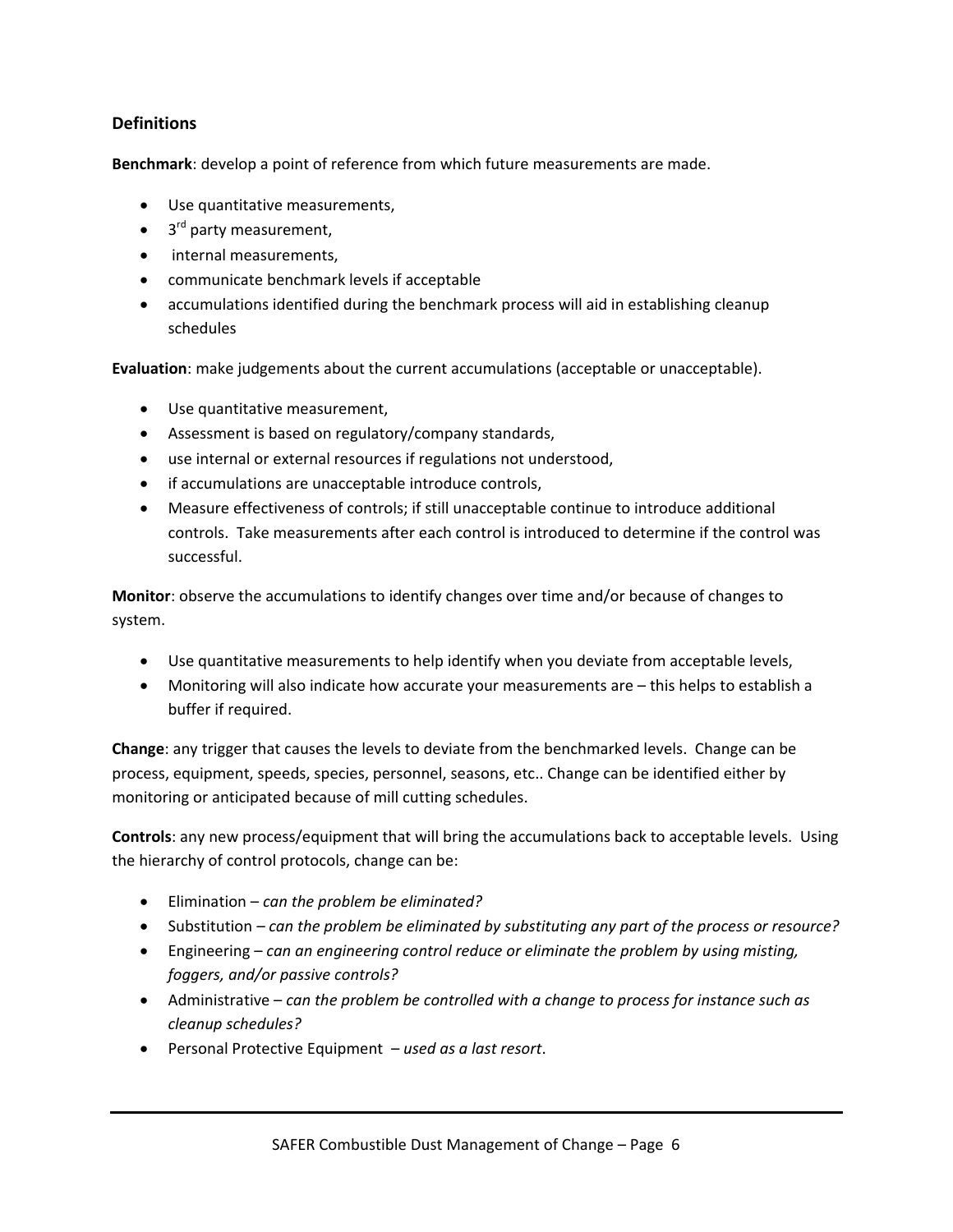**Sampling (General Procedure):** Identify areas for site sampling and establish route to cover pick up areas. Accepted procedure includes:

- Use lockout when required to ensure your safety
- Take picture of specific area that sample will be taken from
- Record sample location
- Record the time the sample was taken
- Measure and record temperature of the sample prior to scooping it up  $-$  ( $^{\circ}$ C)
- If possible immediately measure the moisture of the sawdust sample.
- Put at least 200 grams of material in the zip lock bag (fill  $\frac{1}{2}$  of a large zip lock bag) try to remove chunks and splinter pieces if present
- With the sharpie felt marker number the sample, write down temperature, time and moisture reading if taken at that time

### **Dust Sample Thresholds**:

Moisture Content – if the moisture content of the sample is >25% then the sawdust is not a combustible dust hazard. The sample may be a fire hazard or may become a combustible dust hazard if it dries out over time.

Size – if the fine material is < 40% of the total sample then the sawdust is not a combustible dust hazard.

### **Combustible Dust Hazard:**

If the sample is > 40% fine material and < 25% moisture content, then the sample is a combustible dust hazard and you are limited to a maximum of 1/8" over 5% of the enclosed area accumulation at any given time.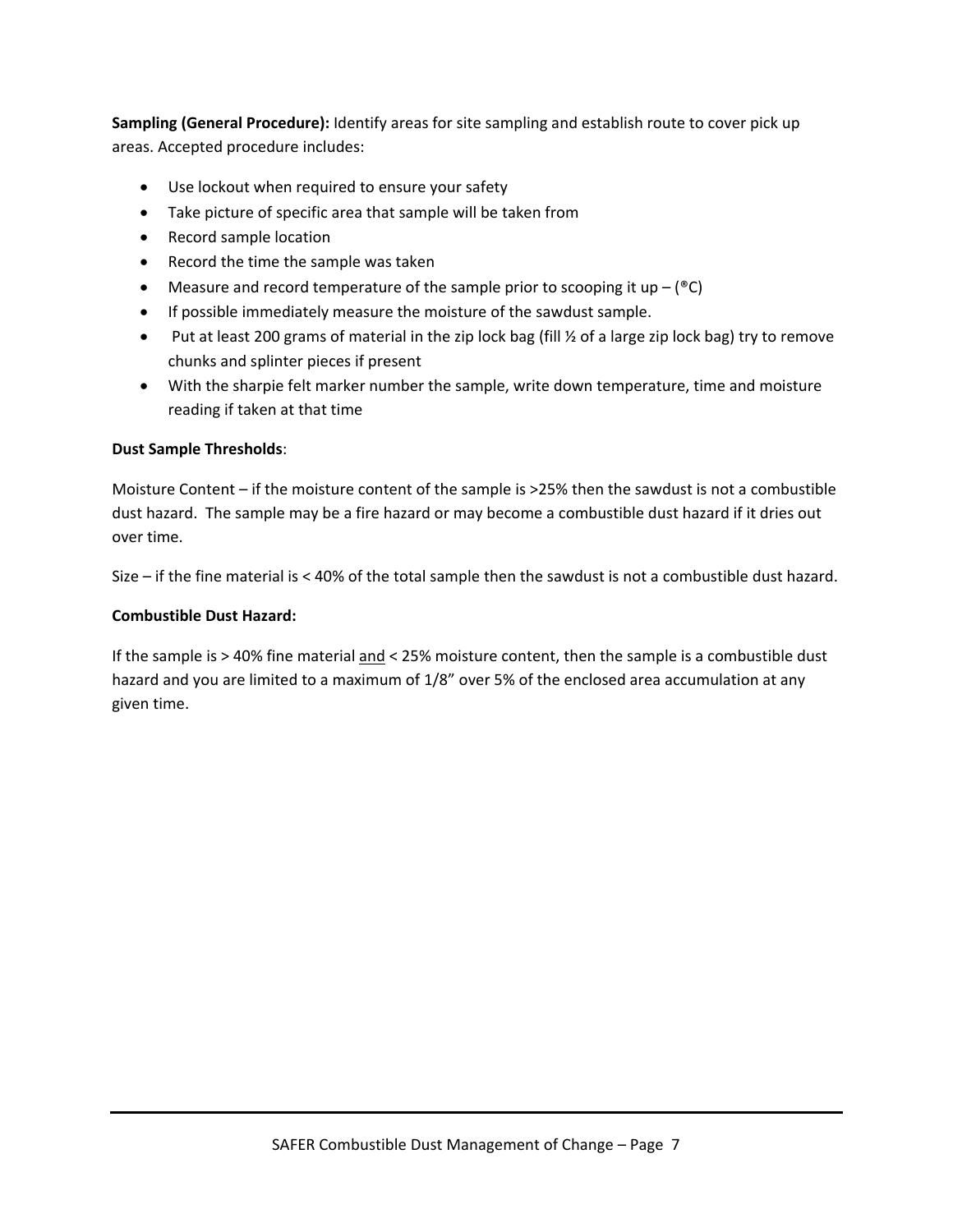# **Combustible Dust Explosion Hazard Unknowingly Created – Case Study**

# **Harmless Change?**

What if a change was made – seemingly harmless – that was the root cause of an explosion. It could happen. Follow the fictional case study below which is used to demonstrate what could happen without a MOC procedure in place.

Sawmill filing rooms create both metal grindings and wood dust; mostly metal grinding from sharpening saws. But there is a fair amount of fine wood dust that is either tracked into the filing room under the boots of the Saw Filers and/or filters up through the cracks and voids in the floors and walls – essentially migrating up with the warm sawmill air that rises as the day progresses.

Metal grindings in nearly all instances have properly designed blower fans and ducting to vacuum and remove the metal grinding at their source – the saw grinders. Wood dust however, is usually blown or dusted off elevated beams and grinding equipment and then manually swept off the floor into piles for disposal. A common occurrence whether the filing room is located above the sawmill production level or adjacent at the same level.

Many filing rooms have adopted an easy way of disposing of wood dust – simply sweep the wood dust into a pipe extension of the grinder ducting that is extended down from the ceiling to floor level. Easy – now just sweep the wood dust into the a floor level opening and it is vacuumed away – gone for good.

# **Undetected Combustible Dust Hazard**

It has been discovered that changes of this nature have created a silent hazard. By introducing combustible dust into the grinder ducting system, there is a risk that tramp metal – an ignition source – would also be introduced and mixed with the fine combustible dust sweepings from the floor. Tramp metal is an ignition source which has been proven to create a spark when colliding against other grinding particles or ducting walls. And in the enclosed area of the ducting, an conflagration can result which could lead to a disastrous explosion.

If a Management of Change program had been in place, this change to sweep dust into the filing room ducting system would have likely not happened. I believe a MOC discussion on the possible hazard associated with extending the ducting to the floor would have been identified; especially if an outside professional ducting company would have been contacted. As in many cases however, these types of changes are handled in‐house by company tradesman who may not be totally aware that they may be creating an explosion hazard.

The Joint Health & Safety Committee's management of change discussions would have likely followed an agreed upon procedure that would have taken the steps to identify hazards before the changes are made; identifying methods to screen and classify changes and identify the key hazards. They would have made plans to inform and train personnel about the changes and decided on the steps to take for